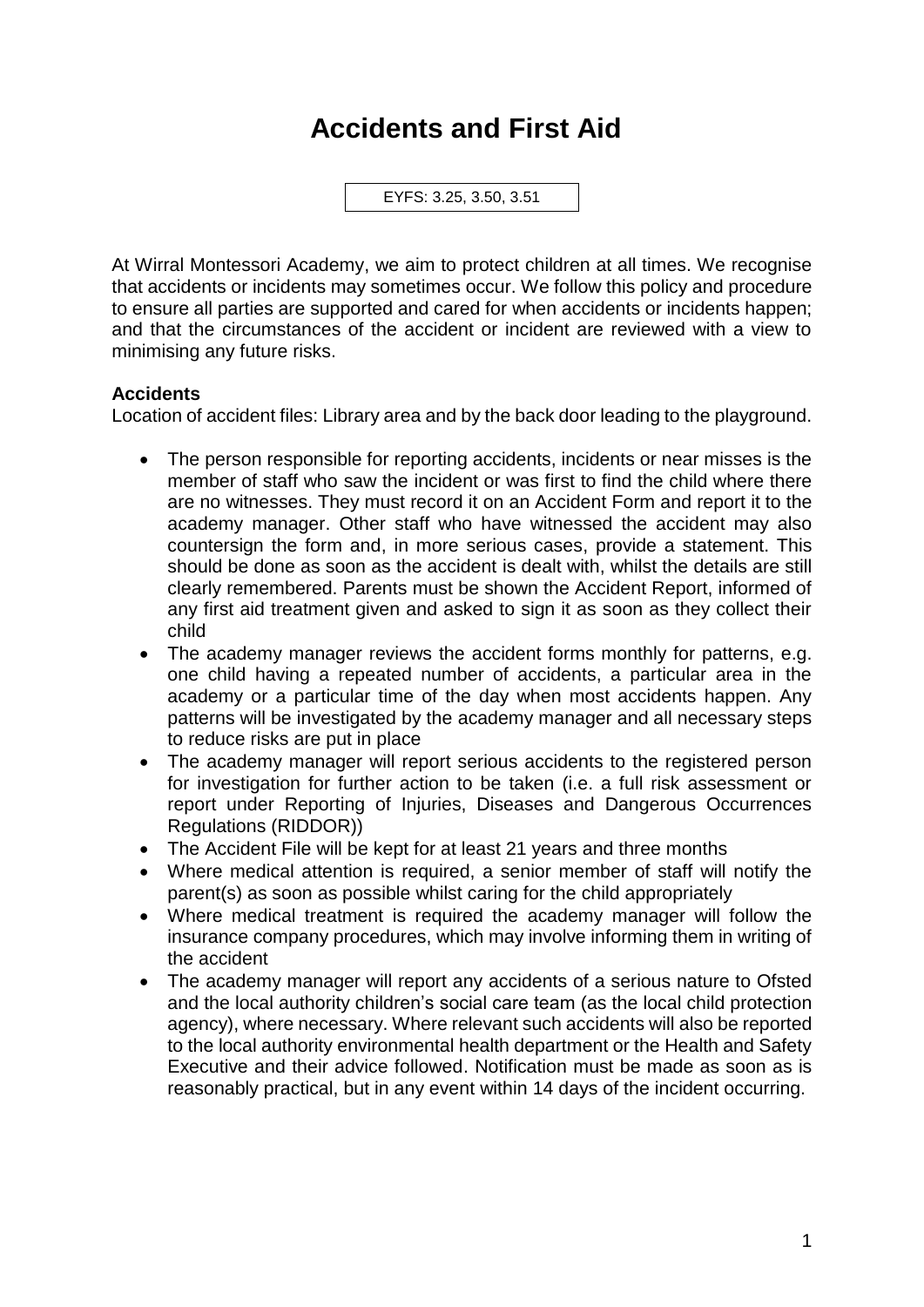| Organisation                                       | Contact                                 |
|----------------------------------------------------|-----------------------------------------|
| Ofsted                                             | 0300 123 1231                           |
| Local authority children's social care<br>team     |                                         |
| Local authority environmental health<br>department |                                         |
| <b>Health and Safety Executive</b>                 |                                         |
| <b>RIDDOR</b> report form                          | http://www.hse.gov.uk/riddor/report.htm |

# **Transporting children to hospital procedure:**

The academy manager/staff member must:

- Call for an ambulance immediately if the injury is severe. DO NOT attempt to transport the sick child in your own vehicle
- Whilst waiting for the ambulance, contact the parent(s) and arrange to meet them at the hospital
- Arrange for the most appropriate member of staff to accompany the child taking with them any relevant information such as registration forms, relevant medication sheets, medication and the child's comforter
- Redeploy staff if necessary to ensure there is adequate staff deployment to care for the remaining children. This may mean temporarily grouping the children together
- Inform a member of the management team immediately
- Remain calm at all times. Children who witness an incident may well be affected by it and may need lots of cuddles and reassurance. Staff may also require additional support following the accident.

#### **First aid**

The first aid boxes are located in: the library area.

These are accessible at all times with appropriate content for use with children.

The appointed person responsible for first aid, checks the contents of the boxes regularly and replaces items that have been used or are out of date.

The staff first aid box is kept in the snack area in the cupboard above the sink. This is kept out of reach of the children.

First aid boxes should only contain items permitted by the Health and Safety (First Aid) Regulations Act 1981, such as sterile dressings, bandages and eye pads. No other medical items, such as paracetamol should be kept in them.